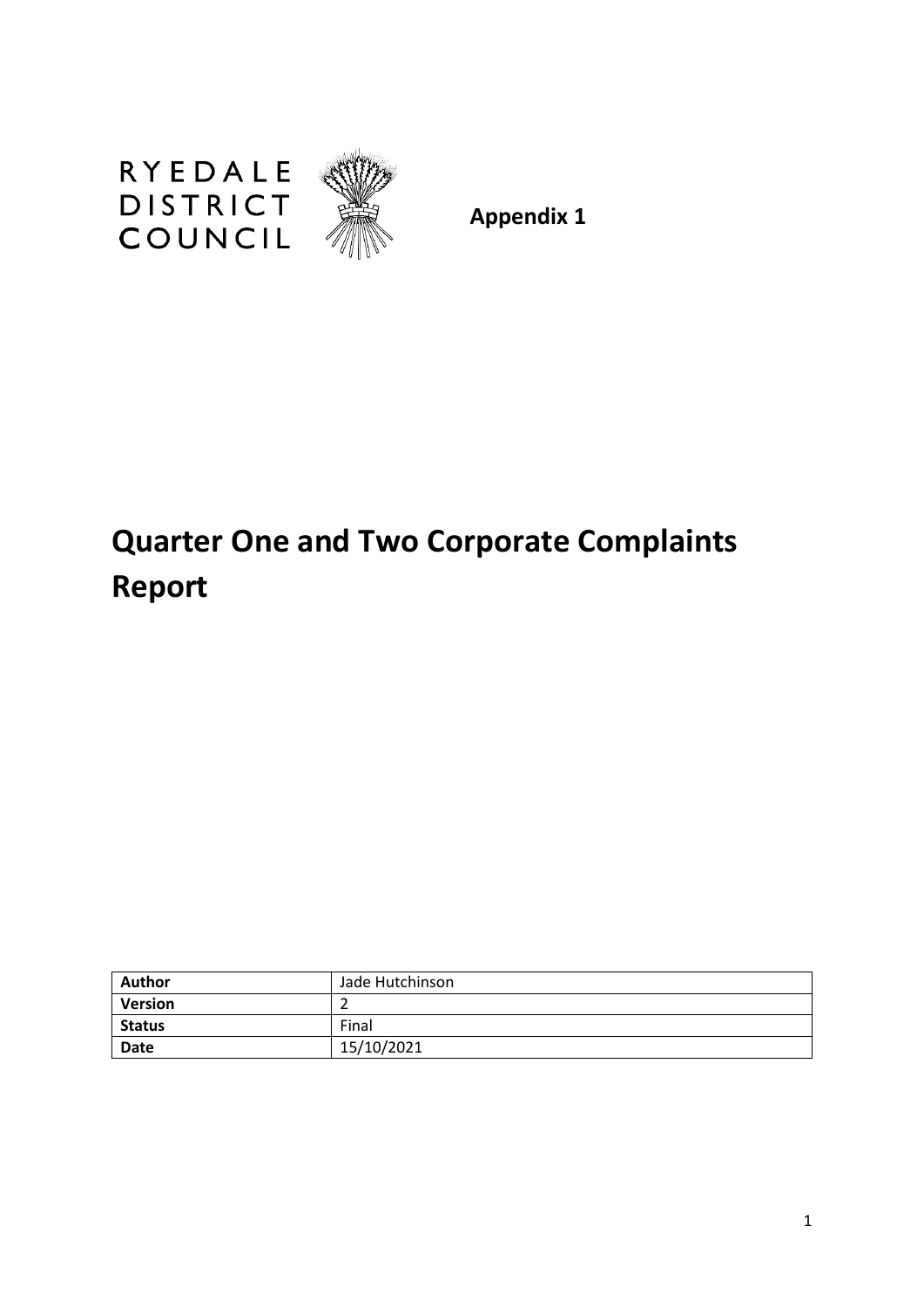The report below provides an overview of the corporate complaints received in quarter one from 1 April 2021 to 30 June 2021 and quarter two from 1 July 2021 to 30 September 2021. Within this period 18 complaints were received, 14 in quarter one and 4 in quarter two. The report is broken down into two sections: An overview of all the complaints received during this time period, and timescale for response, followed by an overview of the complaint's issues raised by complainants.

# **OVERVIEW OF ALL COMPLAINTS**

Throughout the period of April 2021 – September 2021, 18 corporate complaints were recorded.

## **Complaints Received By Month** 6 5 5 5 Number Of Complaints Number Of Complaints 4 4 3 2 2 1 1 1  $\Omega$ Apr-21 May-21 Jun-21 Jul-21 Aug-21 Sep-21

# **Total Complaints**

# **Complaint Stages**

Throughout quarter one, only 2 complaints out of the 14 received were escalated to a formal complaint (Stage 2). The majority of complaints, 12 (86%), did not escalate beyond an initial complaint (Stage 1). In Quarter two, only 1 complaint out of the 4 received escalated to a formal complaint (Stage 2), however one initial complaint (Stage 1) is still ongoing.

Please note the month that the complaint stage is logged in is based on the date the initial complaint was received, it will not be the month that the complaint was raised to a formal complaint.

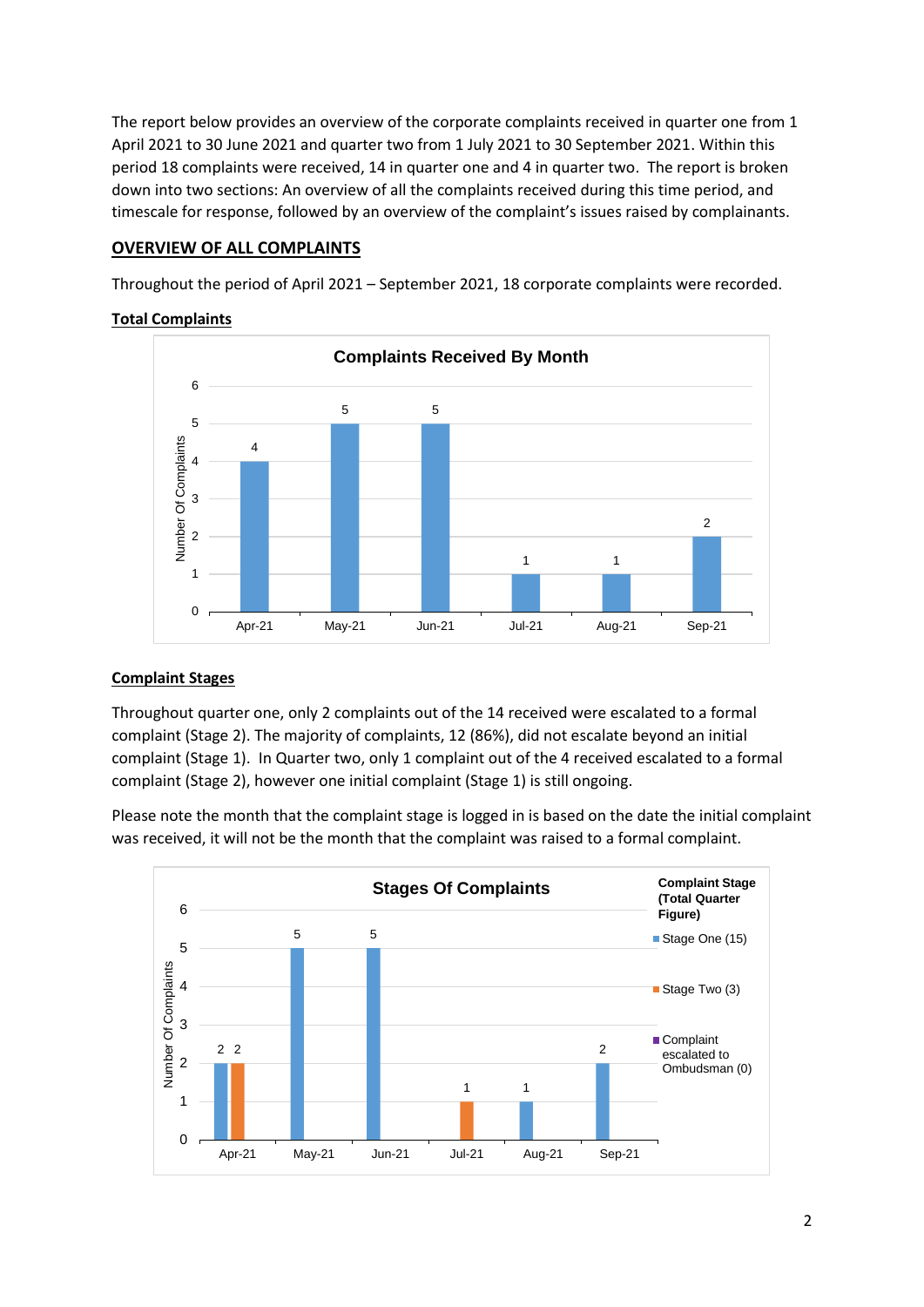## **Timescales**

#### **Stage 1 Complaint Timescales**

Within the period of April 2021 – June 2021, only one Stage 1 complaint did not meet the timescale set, the complaint was overdue by 1 day. For one complaint received in quarter one, an extension of 10 days was agreed with the complainant due to the complexity of the request and further investigations required, the response was sent by the agreed extension date.

Within the period of July 2021 – September 2021, 50% of Stage 1 complaints met the 10 day timescale set, this may change to 75% as currently a Stage 1 complaint is still ongoing from this quarter. For one complaint received in quarter two, an extension of 10 days was agreed with the complainant due to the complexity of the request and further investigations required. The response was sent by the agreed extension date.



#### **Stage Two Complaint Timescales**

Within the period of April 2021 – June 2021, 2 complaints were escalated to Stage 2 of the Complaints Procedure. Within the period of July 2021 – September 2021, 1 complaint was escalated to Stage 2 of the Complaints Procedure, this may change as a Stage 1 complaint this quarter is currently still ongoing. The month in the graphs below are for when notification was received from the complainant and the formal complaint was opened.

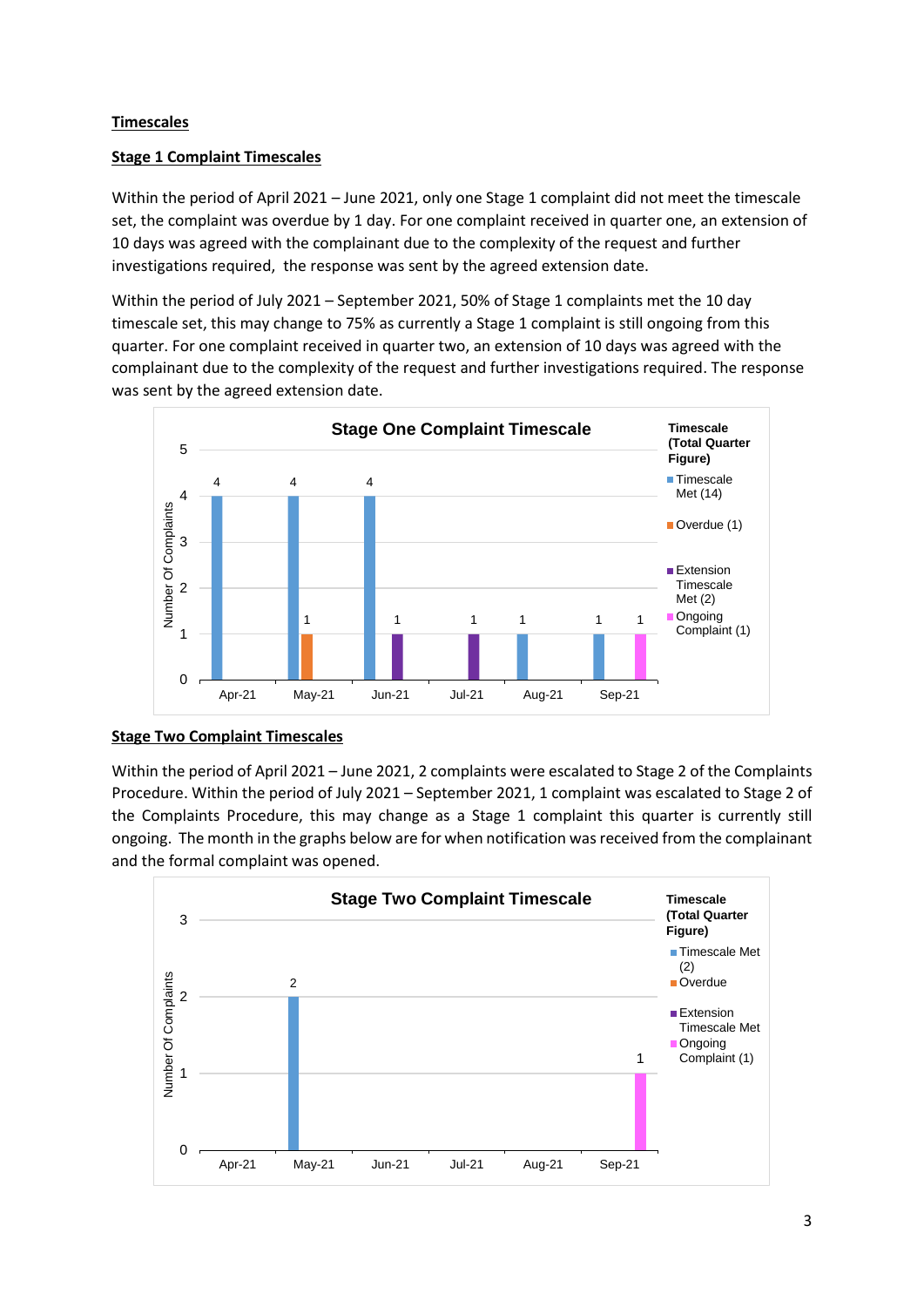## **Topic of Complaints**

Below is a graph which breaks down the complaints into categories, based upon the topic of the complaint and the quarter the complaint was received in. The graph underneath this shows the complaint type by month.

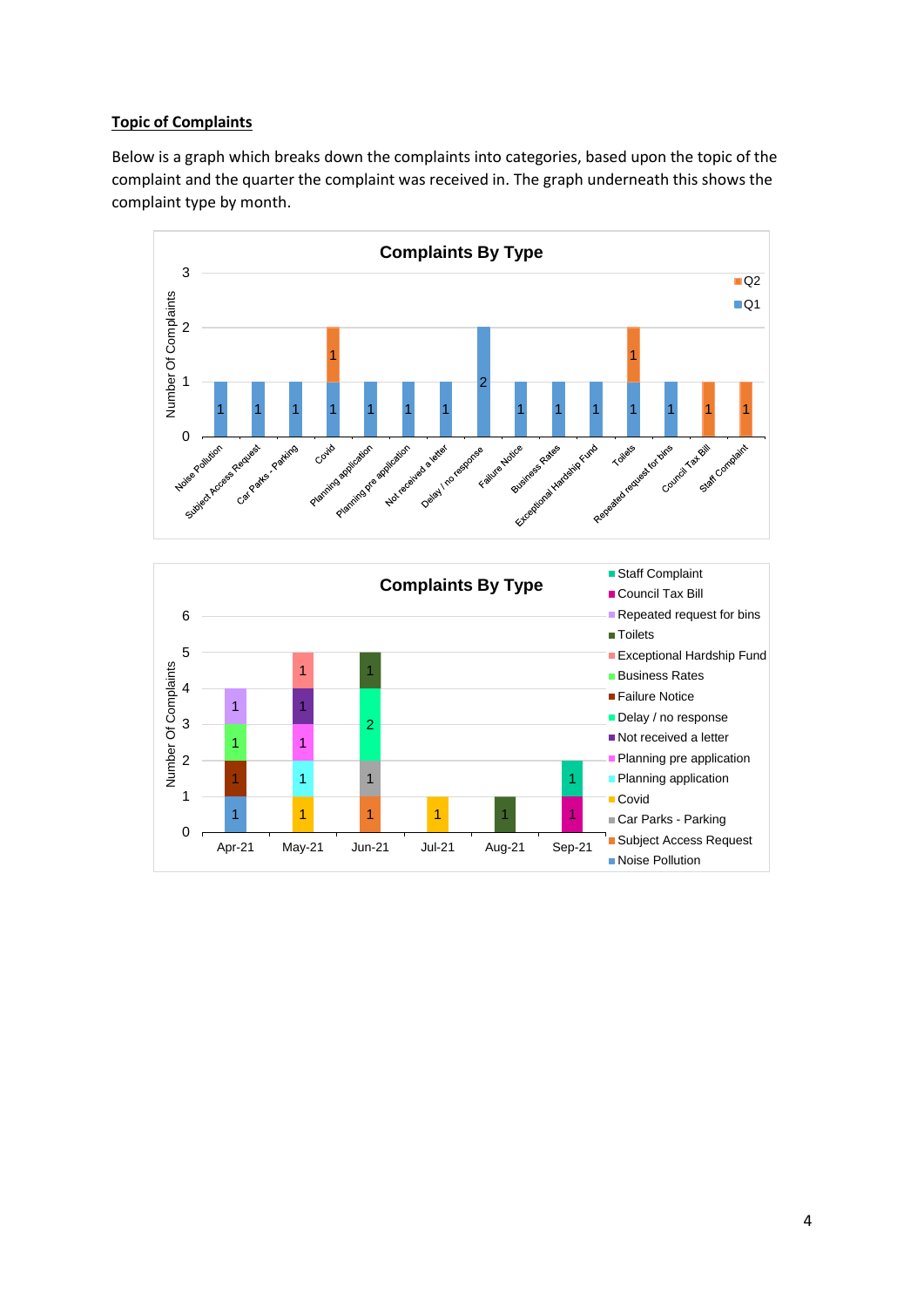# **COMPLAINTS OVERVIEW**

The table below provides and overview of the topics of the complaints received, timescales met in accordance with our complaint's procedure, outcomes, and service improvements.

## **Quarter Two**

| <b>Date</b> | <b>Title Of Complaint</b>                         | <b>Stage Title</b> | <b>Outcomes</b>                                                                                                                                                                                                                                                                                        |
|-------------|---------------------------------------------------|--------------------|--------------------------------------------------------------------------------------------------------------------------------------------------------------------------------------------------------------------------------------------------------------------------------------------------------|
| 21/06/2021  | Complaint regarding<br>repayment of grants        | Stage 2            | Stage 1 complaint request for an<br>extension in timescale to respond due to<br>the complexity of the complaint.<br>Extension timescale met and response<br>given - investigation showed all<br>procedures had been met. Stage 2<br>complaint is currently ongoing.                                    |
| 12/08/2021  | State of public<br>conveniences                   | Stage 1            | Stage 1 complaint timescale met-<br>investigation identified that a programme<br>of Improvement works are being<br>undertaken with all public toilets in<br>Ryedale and due to be finished later in<br>the year, the complainant was updated.                                                          |
| 16/09/2021  | <b>Council Tax Bill</b><br>2021/22                | Stage 1            | Stage 1 Complaint timescale met-<br>investigation showed all procedures<br>followed. The service did provide an<br>amended bill to the complainant.<br>Following feedback, the service has<br>emailed all staff in the department with<br>the procedures to prevent the error from<br>occurring again. |
| 30/09/2021  | issue around waste<br>and recycling<br>collection | Stage 1            | This complaint was still ongoing at the<br>end of Q2 due to its submission at the<br>end of the month. The complainant was<br>visited and issues with the collection<br>service were resolved. Refresher training<br>was delivered to all collection crews. This<br>complaint is now closed.           |

#### **Quarter One**

| Date       | <b>Title Of Complaint</b>                | <b>Stage Title</b> | <b>Outcomes</b>                                                                                                                                    |
|------------|------------------------------------------|--------------------|----------------------------------------------------------------------------------------------------------------------------------------------------|
| 01/04/2021 | <b>Failure Notice</b>                    | Stage 2            | Stage 2 complaint timescale met-<br>investigation showed all procedures had<br>been met.                                                           |
| 08/04/2021 | Repeated requests<br>for new refuse bins | Stage 1            | Stage 1 complaint timescale met -<br>investigation showed a delay had<br>occurred and an apology given. Service<br>improvements being implemented. |
| 13/04/2021 | <b>Business Rates</b>                    | Stage 1            | Stage 1 complaint timescale met-<br>investigation showed all procedures had<br>been met.                                                           |